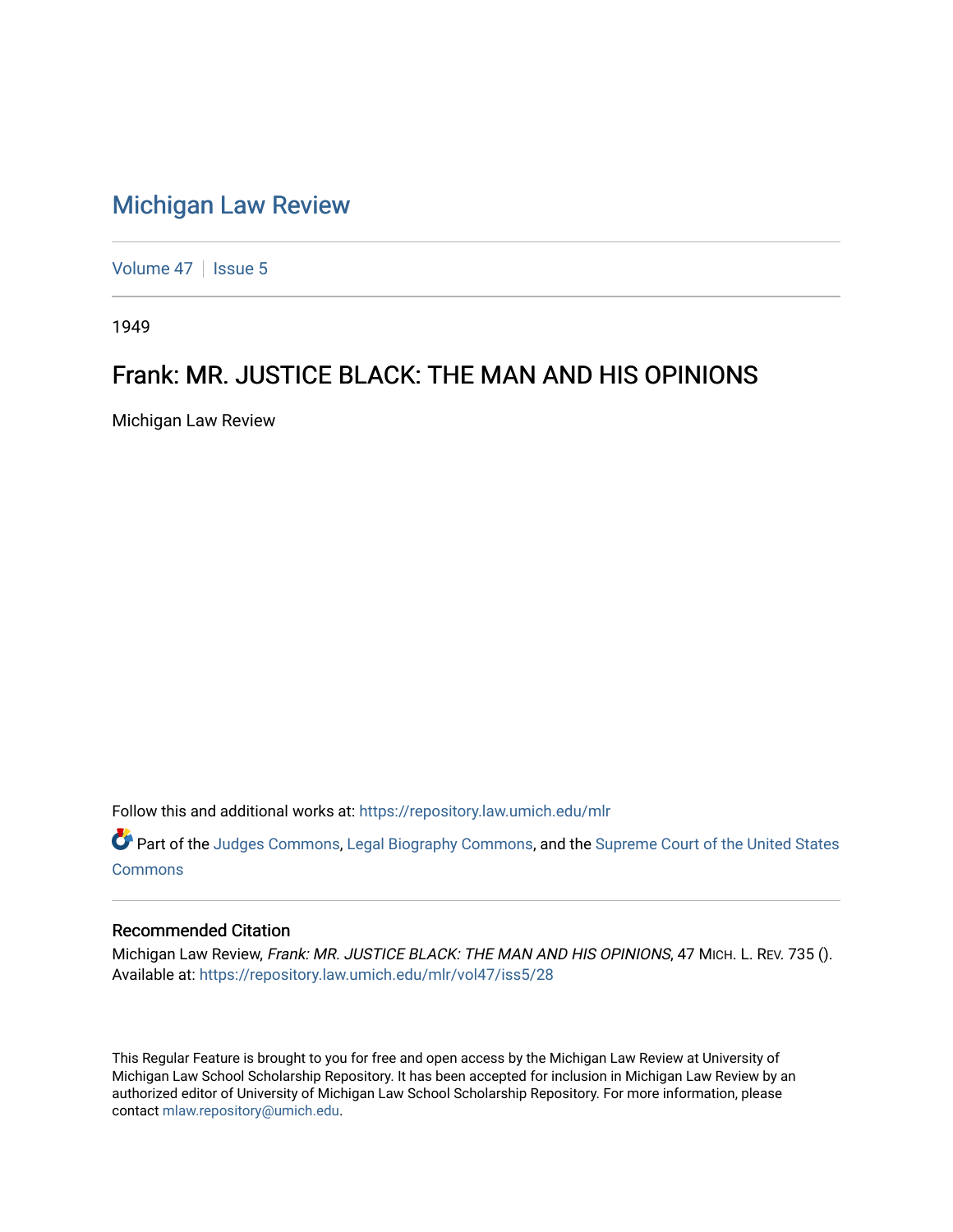MR. JusnCB BLACK: THB MAN AND His OPINIONS, By *John* P. *Frank.* New York: A. A. Knopf. 1948. Pp. xxiii, 357. \$4.

The author, a professor at Indiana University School of Law, was formerly a law clerk of Justice Black. The first part of this authoritative biography is a sketch of the Justice's private and public life; the second part consists of thirty-four of his opinions selected from more than three hundred written by him since he has been a member of the Supreme Court. The opinions are sharply edited. Each is prefaced by a short statement of the fact situation and the implications of the opinion as it relates to constitutional law. Early in Justice Black's career, as a police court judge and county prosecutor, his handling of many cases foretold the social ideas that were later to characterize his opinions in respect to the protection of the indi·